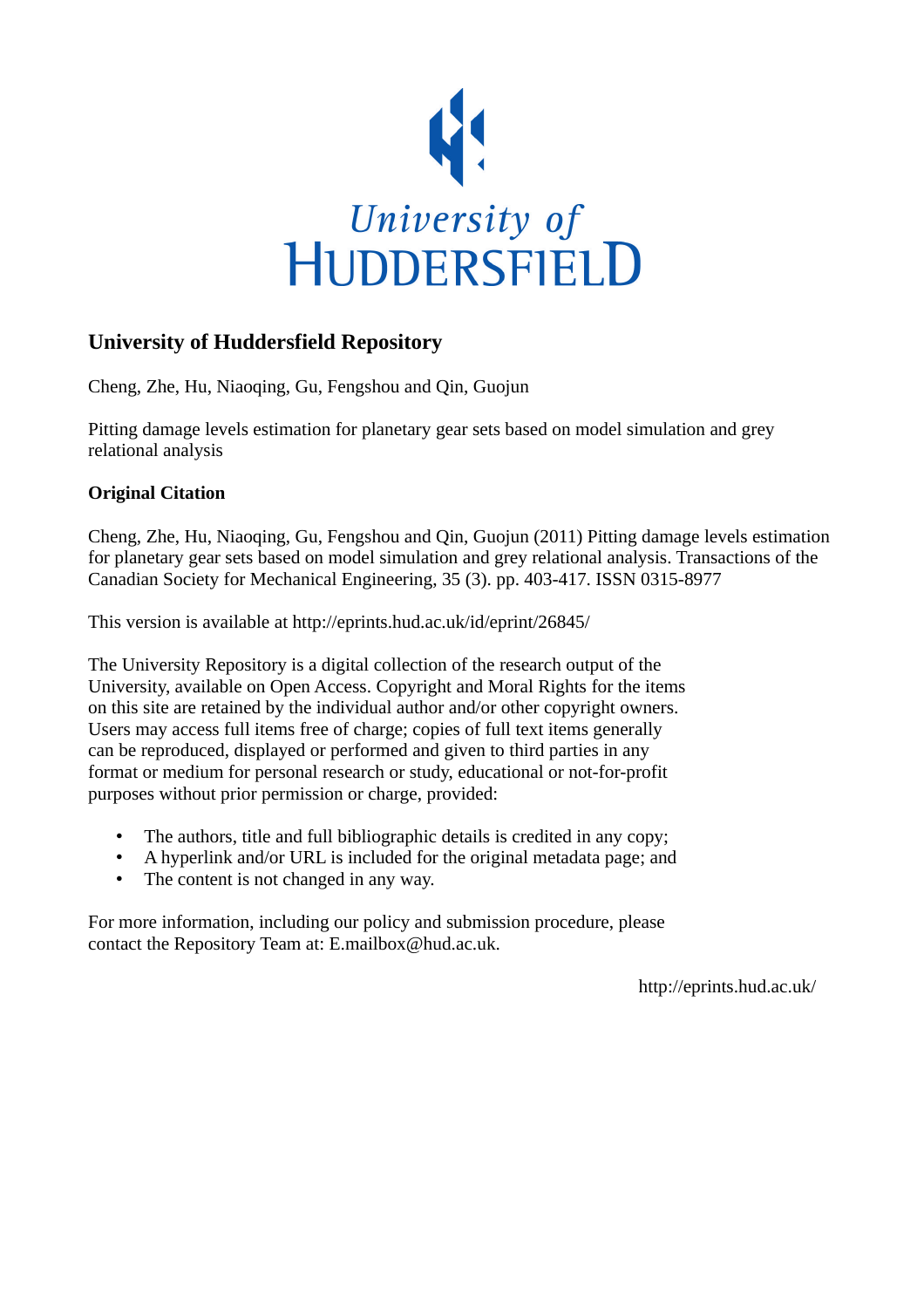# **PITTING DAMAGE LEVELS ESTIMATION FOR PLANETARY GEAR SETS BASED ON MODEL SIMULATION AND GREY RELATIONAL ANALYSIS**

Cheng Zhe<sup>1</sup>, Hu Niaoqing<sup>1</sup>, Gu Fengshou<sup>2</sup>, Qin Guojun<sup>1</sup>

*<sup>1</sup> Key Laboratory of Science and Technology on Integrated Logistics Support, National Univ. of Defense Technology, Changsha, P.R.China <sup>2</sup> University of Huddersfield, Huddersfield, UK E-mail: chengzhenudt@163.com; hnq@nudt.edu.cn*

> Received Month 0000, Accepted Month 0000 No. 00-CSME-00, E.I.C. Accession Number 0000

## **ABSTRACT**

The planetary gearbox is a critical mechanism in helicopter transmission systems. Tooth failures in planetary gear sets will cause great risk to helicopter operations. A gear pitting damage level estimation methodology has been devised in this paper by integrating a physical model for simulation signal generation, a three-step statistic algorithm for feature selection and damage level estimation for grey relational analysis. The proposed method was calibrated firstly with fault seeded test data and then validated with the data of other tests from a planetary gear set. The estimation results of test data coincide with the actual test records, showing the effectiveness and accuracy of the method in providing a novel way to model based methods and feature selection and weighting methods for more accurate health monitoring and condition prediction.

**Keywords:** planetary gear sets; pitting damage; feature selection; grey relational analysis; damage level estimation.

# **TITRE FRANÇAIS DE L'ARTICLE (MAXIMUM DEUX LIGNES)**

## **RÉSUMÉ**

Le résumé français est obligatoire. Évidement, si l'article est rédigé en français, le titre principal et le résumé principal sont en français. Par contre, il ne faut pas traduire le texte « Received…Accession Number 0000 ».

**Mots-clés :** premier mot-clé; deuxième mot-clé; troisième mot-clé.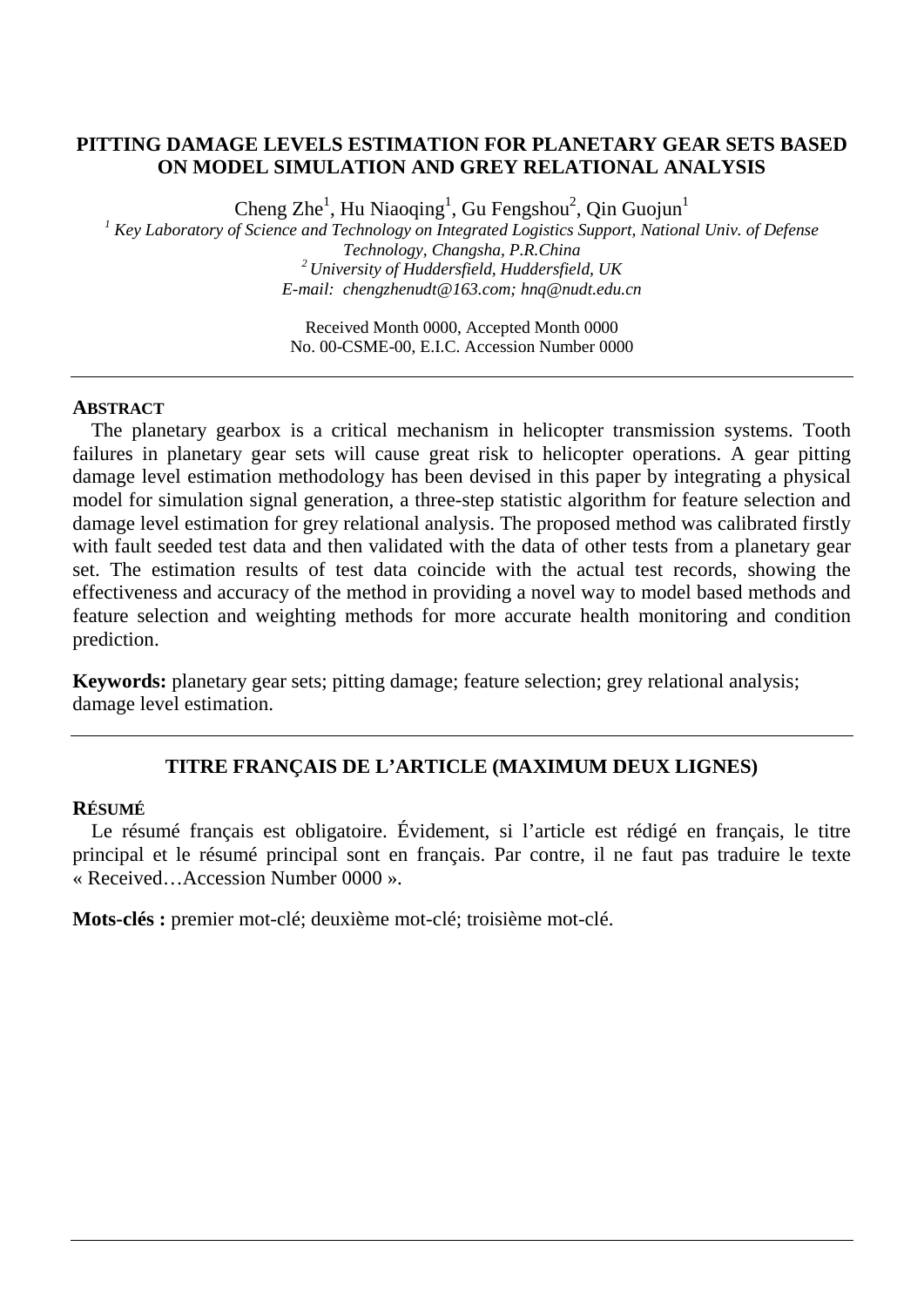# **NOMENCLATURE**

| $\mathbf b$        | clearance constant                                      |  |  |  |
|--------------------|---------------------------------------------------------|--|--|--|
| $b_{\mathrm{rpi}}$ | external meshing side clearance (m)                     |  |  |  |
| $b_{\mathrm{spl}}$ | internal meshing side clearance (m)                     |  |  |  |
| $\mathsf{C}$       | mesh damping constant $(N/m2)$                          |  |  |  |
| $\mathbf c$        | depth parameter of pitting damage (mm)                  |  |  |  |
| $C_{\text{rp}i}$   | mesh damping between ring gear and planet gear $(N/m2)$ |  |  |  |
| $C_{\text{sp}i}$   | mesh damping between sun-gear and planet gear $(N/m2)$  |  |  |  |
| D                  | adhesive engaging force (N)                             |  |  |  |
| $f_0$              | mesh frequency of sun gear (Hz)                         |  |  |  |
| $f_d$              | rotary frequency of sun gear (Hz)                       |  |  |  |
| I                  | rotational inertia ( $kg·m2$ )                          |  |  |  |
| J                  | number of operation conditions                          |  |  |  |
| $K_{\text{rpi}}$   | mesh stiffness between ring gear and planet gear (N/m)  |  |  |  |
| $K_{\text{spl}}$   | mesh stiffness between sun-gear and planet gear (N/m)   |  |  |  |
| M                  | equivalent mass (kg)                                    |  |  |  |
| m                  | mass (kg)                                               |  |  |  |
| $\bar{m}$          | modulus (mm)                                            |  |  |  |
| $\mathbf N$        | number of planet gears                                  |  |  |  |
| ${\bf P}$          | elastic engaging force $(N)$                            |  |  |  |
| p                  | pitch of tooth (mm)                                     |  |  |  |
| $\mathbf r$        | relational coefficient                                  |  |  |  |
| $r_{\rm b}$        | radius of basic circle (m)                              |  |  |  |
| S                  | standard deviation                                      |  |  |  |
| S                  | severity of tooth damage $(\%)$                         |  |  |  |
| $T_D$              | driving torque $(N \cdot m)$                            |  |  |  |
| $T_{L}$            | loading torque (N·m)                                    |  |  |  |
| W                  | weight of feature                                       |  |  |  |
| Z                  | classification distance                                 |  |  |  |
| Greek symbols      |                                                         |  |  |  |
|                    |                                                         |  |  |  |
| $\alpha$           | mesh angle (deg)                                        |  |  |  |
| $\beta$            | distinguishing coefficient                              |  |  |  |
| γ                  | grey relational grade                                   |  |  |  |
| η                  | grey relational coefficient                             |  |  |  |
| Subscripts         |                                                         |  |  |  |
| $\mathbf c$        | carrier                                                 |  |  |  |
| p                  | planet gear                                             |  |  |  |
| $\bf r$            | ring gear                                               |  |  |  |
| S                  | sun gear                                                |  |  |  |

# **1. INTRODUCTION**

The majority of mishaps in helicopters are caused by engine and drive train failures. To reduce these mechanically induced failures and excessive maintenance, it is vital to accurately identify and diagnose developing faults in the mechanical system. Planetary gear sets are common mechanical components and are widely used to transmit power and change speed and/or direction in rotary aircrafts. One of the most common causes of planetary gear sets failure is tooth defect due to excessive stress conditions. It results in progressive damage to gear teeth and ultimately leads to the complete failure of the planetary gear sets. This fault is particularly challenging as it is located deep inside the main transmission, suggesting it would be difficult to detect earlier.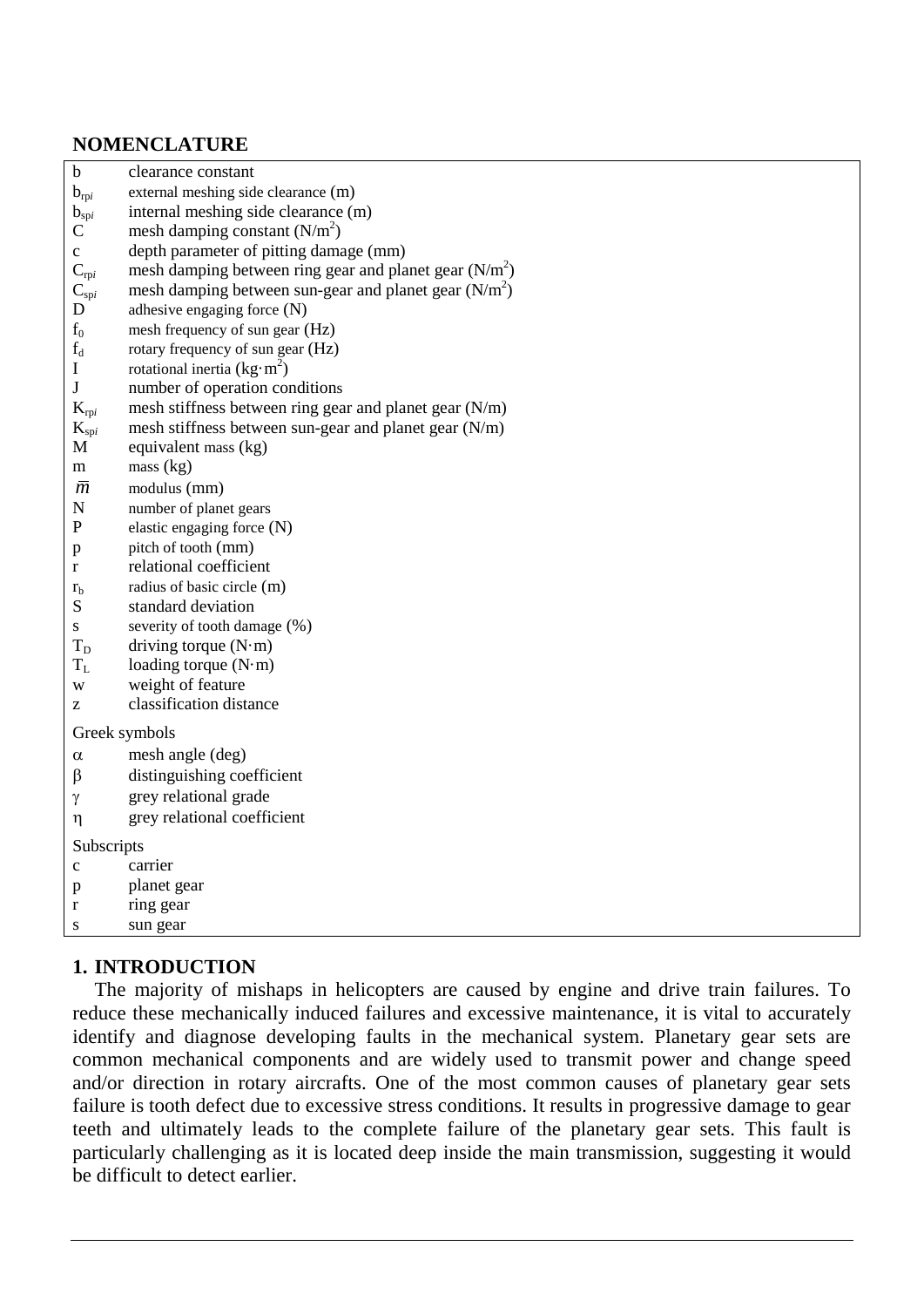Because of the high importance and challenge, the subject of damage level estimation for planetary gear sets has been studied intensively and resulted in a number of advanced papers published in several key journals and at conferences. In general, methods reported in these papers could be viewed through two categories: data-driven approach and model-based approach. Coppe [1] presented a simple model from the assumption that for each combination of crack location and inspector there is a threshold crack size such that all cracks above this size will be detected and all below that size will be missed. The proposed model adjusts the threshold crack size according to the difficulty associated with the crack location and the competence of inspectors. Choi [2] developed a method to estimate the size of a tooth transverse crack for a spur gear in operation. Using gear vibrations measured from an actual gear accelerated test, this study examined existing gear condition indices to identify those which correlated well to crack size and established their utility for crack size estimation through index fusion using a neural network. Ma [3] developed a model-based demodulation scheme to exploit the information contained in wideband gear vibrations and compared it to a state of the art technique that uses a vibration average of a gear with two defects of different sizes. Lei and Zuo [4] proposed a method to classify the different levels of gear cracks automatically and reliably. The proposed method is applied to identifying the gear crack levels and the results obtained demonstrate the effectiveness of the method.

In general, the data-driven methods aforementioned provide little guarantee of their estimation accuracy. Moreover, they are usually vague about the relationship between the index and damage severity since they assume some kind of simple black-box model. On the other hand, the physical-based approach has high computational costs associated with the physical models and these methods are only suitable for off-line applications. In addition, the datasets used for the damage severity estimation of planetary gear sets is interfered strongly with environmental noise and many frequency components of other moving parts and the damage feature information is totally different from the ordinary gear train. Thus the feature selection is another challenge to be faced in this field.

In this paper, a novel damage severity estimation method is presented for 2K-H planetary gear sets based on a hybrid approach which is composed of an analytical model for dynamic response and damage feature information analysis, a three-step statistic algorithm for feature selection and weighting and a grey relational analysis algorithm for damage level estimation. The rest of the content will address the method development according to these three phases.

## **2. PHYSICAL MODEL OF PLANETARY GEARS WITH DAMAGE**

Modeling of the gear tooth failure can help to analyze this dynamic change in order to give suitable tools to diagnose such failures. Whilst the modeling of healthy gear systems nowadays is extensively carried out, the failure modeling is still subject to many research papers. Gear tooth failures are generally assessed by the determination of the tooth stiffness reduction. The finite elements method is the most frequently used technique to do this [5–8], but it requires, in certain applications, mesh refinements and then much computations time. Analytical methods can be a good alternative to model tooth failures. Some literature focuses on the tooth stiffness reduction due to damage by considering qualitative proportional reduction [9–14]. This research is based on the analytical method.

## **2.1. Physical Model of Healthy Planetary Gear set**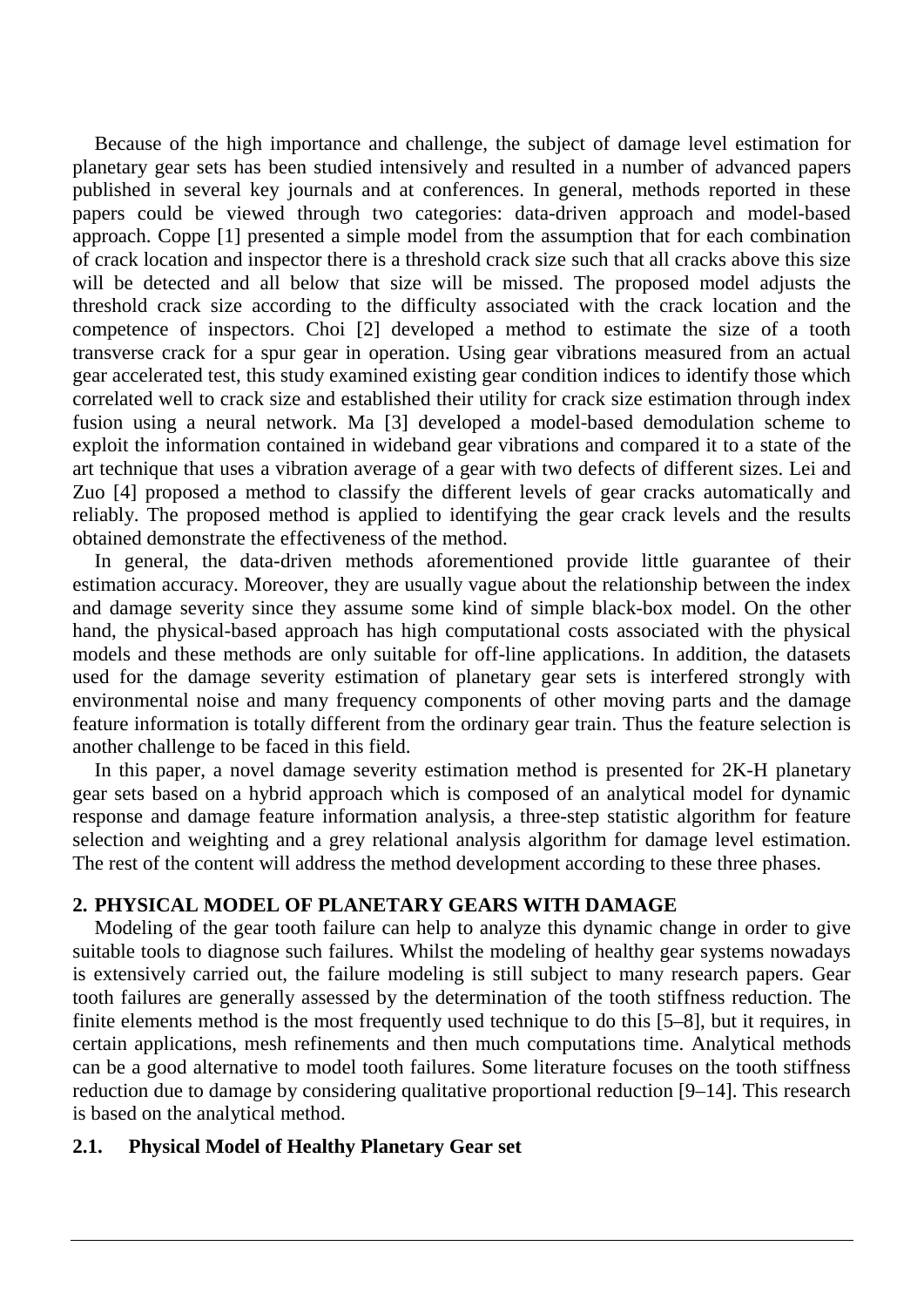The epicyclic stage of the transmission is more complex due to its multiple components and the orbital motion of the planets. Noting that the stiffness of the planet gear support is very rigid and the internal ring gear is fixed to the top of the transmission casing, the central displacement of planet-gears and ring gear is ignored to simplify the model of 2K-H planetary gear sets. Then a lumped parameter, pure torsional dynamical formulation is employed to develop the physical model of 2K-H planetary gear sets. As shown in Fig.1,  $K_{\text{spl}}$  denotes mesh stiffness between sungear and planet gear;  $K_{\text{rpi}}$  denotes mesh stiffness between planet gear and ring gear;  $C_{\text{spi}}$  denotes mesh damping between sun-gear and planet gear;  $C_{\text{rpi}}$  denotes mesh damping between planet gear and ring gear.  $\theta_s$ ,  $\theta_p$ *i* and  $\theta_c$  denote the rotation angle of sun-gear, planet gear and carrier respectively.  $T_D$ , and  $T_L$  denote driving torque and loading torque respectively. s, r, p*i* and c are the subscripts denoting sun-gear, ring gear, the *i*th planet gear and carrier. By ignoring mesh errors and defining internal meshing side clearance and external meshing side clearance as  $2b_{\text{sol}}$ and  $2b_{\text{rpi}}$ , respectively, the adhesive engaging force *D* and the elastic engaging force *P* are represented as:

$$
\begin{cases}\nD_{\rm spi} = C_{\rm spi} (\dot{\theta}_{\rm s} r_{\rm bs} - \dot{\theta}_{\rm pi} r_{\rm bpi} - \dot{\theta}_{\rm c} r_{\rm c} \cos \alpha) \\
D_{\rm rpi} = C_{\rm rpi} (\dot{\theta}_{\rm pi} r_{\rm bpi} - \dot{\theta}_{\rm c} r_{\rm c} \cos \alpha) \\
P_{\rm spi} = K_{\rm spi} (t) f (\theta_{\rm s} r_{\rm bs} - \theta_{\rm pi} r_{\rm bpi} - \theta_{\rm c} r_{\rm c} \cos \alpha, b_{\rm spi}) \\
P_{\rm rpi} = K_{\rm rpi} (t) f (\theta_{\rm pi} r_{\rm bpi} - \theta_{\rm c} r_{\rm c} \cos \alpha, b_{\rm rpi})\n\end{cases} \tag{1}
$$

where  $K(t)$  is time varying mesh stiffness, C is mesh damping constant and  $r<sub>b</sub>$  is radius of basic circle,  $f(x,b)$  is nonlinear clearance function defined by:

$$
f(x,b) = \begin{cases} x-b & (x > b) \\ 0 & (-b \le x \le b) \\ x+b & (x < -b) \end{cases} \tag{2}
$$



Fig. 1. Pure torsional model of 2K-H planetary gear sets.

Dynamical differential equations of 2K-H planetary gear sets could be deduced from Lagrange equations: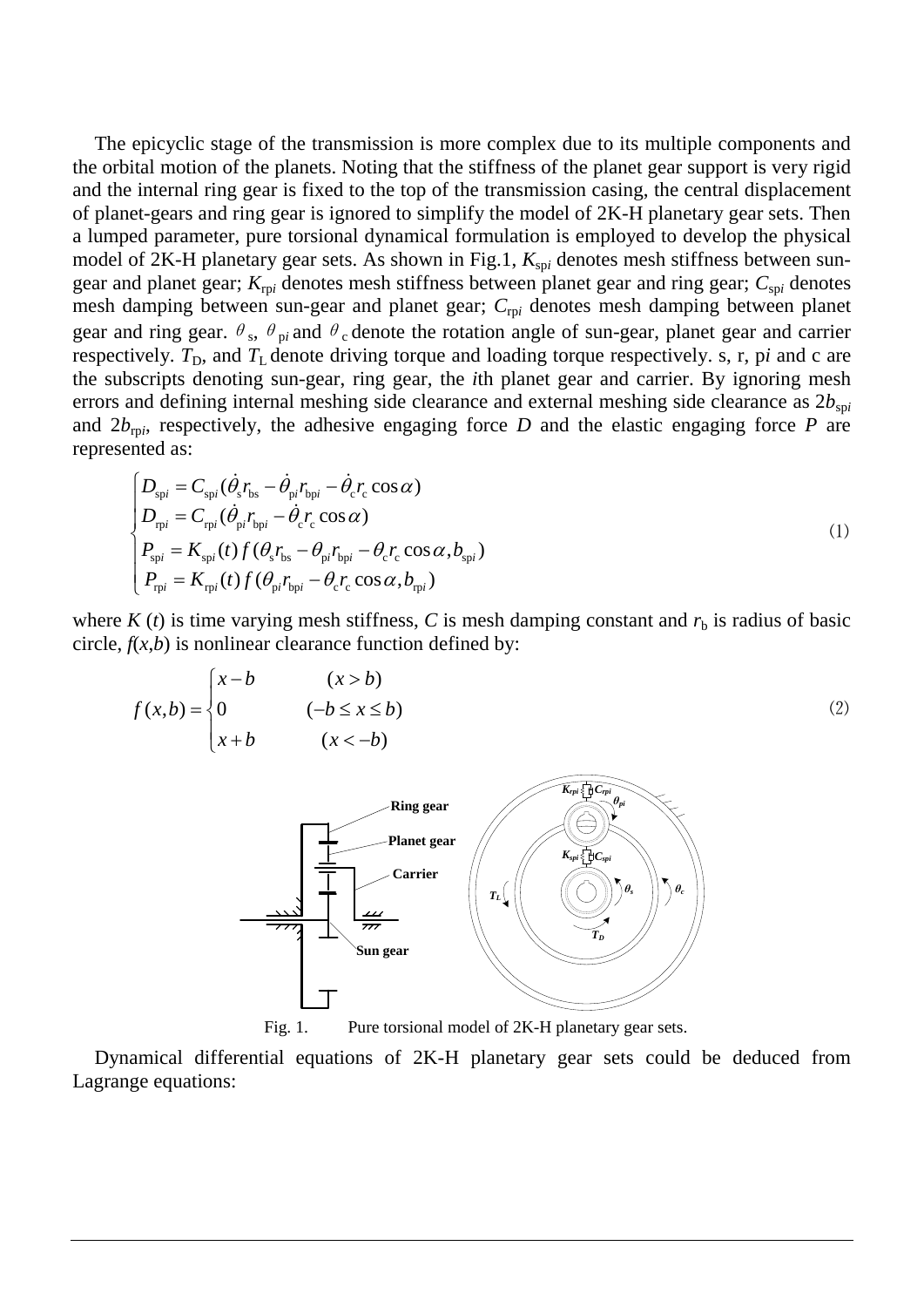$$
\begin{cases}\nI_s \ddot{\theta}_s + \sum_{i=1}^N (D_{\rm spi} + P_{\rm spi}) r_{\rm bs} = T_{\rm D} \\
I_{\rm pi} \ddot{\theta}_{\rm pi} - (D_{\rm spi} - D_{\rm rpi} + P_{\rm spi} - P_{\rm rpi}) r_{\rm bpi} = 0 \\
\left(I_c + \sum_{i=1}^N m_{\rm pi} r_c^2\right) \ddot{\theta}_c - \sum_{i=1}^N (D_{\rm spi} + D_{\rm rpi} + P_{\rm spi} + P_{\rm rpi}) r_c \cos \alpha = -T_{\rm L}\n\end{cases} \tag{3}
$$

where *I* is rotational inertia of the subcomponents, *m* is mass,  $\alpha$  is mesh angle and *N* is the quantity of planet-gears.

The equations above are positive semi-definite, nonlinear equations, which have *N*+2 degrees-of-freedom (DOF's), with angle displacements of rigid bodies in a coordinated system. For translating angle displacements of rigid bodies into relative linear displacement, the relative displacements between sun-gear and planet gear  $x_{\text{spi}}$ , and the relative displacement between sungear and carrier  $x_{sc}$  are defined as:

$$
\begin{cases}\n x_{\rm spi} = \theta_{\rm s} r_{\rm bs} - \theta_{\rm pi} r_{\rm bpi} - \theta_{\rm c} r_{\rm c} \cos \alpha \\
 x_{\rm sc} = \theta_{\rm s} r_{\rm bs} - 2\theta_{\rm c} r_{\rm c} \cos \alpha\n\end{cases} \tag{4}
$$

After this, equivalent mass is supposed as *M*,  $M = I/r_b^2$ ,  $M_c = I_c/r_{bc}^2 + \sum_{p}^{N} m_{pi}/\cos^2 p$  $c = \frac{c}{\cdot}$  bc  $\sum m_p$ 1  $/r_{\rm bc}^{2} + \sum m_{\rm pi}/\cos\theta$ *i*  $M_c = I_c / r_{bc}^2 + \sum m_{pi} / \cos^2 \alpha$  $= I_{\rm c}/r_{\rm bc}^{2} + \sum_{i=1} m_{\rm pi}/\cos^{2} \alpha$ .

Substituting Eq. (1) and Eq. (3) into Eq. (4) and simplifying the equations obtained, then the dynamic model of planetary gear sets is represented as:

$$
\begin{cases}\n\ddot{x}_{\rm spi} + \sum_{i=1}^{N} \left[ \left( \frac{1}{M_{\rm s}} + \frac{1}{M_{\rm c}} \right) C_{\rm spi} \dot{x}_{\rm spi} + \frac{1}{M_{\rm c}} C_{\rm rpi} \left( \dot{x}_{\rm sc} - \dot{x}_{\rm spi} \right) \right] + \frac{1}{M_{\rm pi}} \left[ C_{\rm spi} \dot{x}_{\rm spi} - C_{\rm rpi} \left( \dot{x}_{\rm sc} - \dot{x}_{\rm spi} \right) \right] \\
+ \sum_{i=1}^{N} \left[ \left( \frac{1}{M_{\rm s}} + \frac{1}{M_{\rm c}} \right) K_{\rm spi} \left( t \right) f \left( x_{\rm spi}, b_{\rm spi} \right) + \frac{1}{M_{\rm c}} K_{\rm rpi} \left( t \right) f \left( x_{\rm sc} - x_{\rm spi}, b_{\rm rpi} \right) \right] \\
+ \frac{1}{M_{\rm pi}} \left[ K_{\rm spi} \left( t \right) f \left( x_{\rm spi}, b_{\rm spi} \right) - K_{\rm rpi} \left( t \right) f \left( x_{\rm sc} - x_{\rm spi}, b_{\rm rpi} \right) \right] = \frac{T_{\rm D}}{M_{\rm s} r_{\rm bs}} + \frac{T_{\rm L}}{M_{\rm c} r_{\rm c} \cos \alpha};\n\end{cases} (5)
$$
\n
$$
\ddot{x}_{\rm sc} + \left( \frac{1}{M_{\rm s}} + \frac{2}{M_{\rm c}} \right) \sum_{i=1}^{N} C_{\rm spi} \dot{x}_{\rm spi} + \frac{2}{M_{\rm c}} \sum_{i=1}^{N} \left[ C_{\rm rpi} \left( \dot{x}_{\rm sc} - \dot{x}_{\rm spi} \right) \right] + \left( \frac{1}{M_{\rm s}} + \frac{2}{M_{\rm c}} \right) \sum_{i=1}^{N} K_{\rm spi} \left( t \right) f \left( x_{\rm spi}, b_{\rm spi} \right) \right]
$$
\n
$$
+ \frac{2}{M_{\rm c}} \sum_{i=1}^{N} K_{\rm rpi} \left( t \right) f \left( x_{\rm sc} - x_{\rm spi}, b_{\rm rpi} \
$$

#### **2.2. Physical Model of Planetary Gears with Tooth Pitting**

Two stage planetary gear sets are usually used in the main transmission of a helicopter, the second stage is subjected to a much greater loading than the first stage and consequently the oil film on gear meshing space always breaks or is hard to form at this stage. As a result, high temperature adhesion and fatigue contact stress will occur easily between gear mesh surfaces, the metal surface will tear off and appear pit injury on the tooth surface. This injury is called pitting.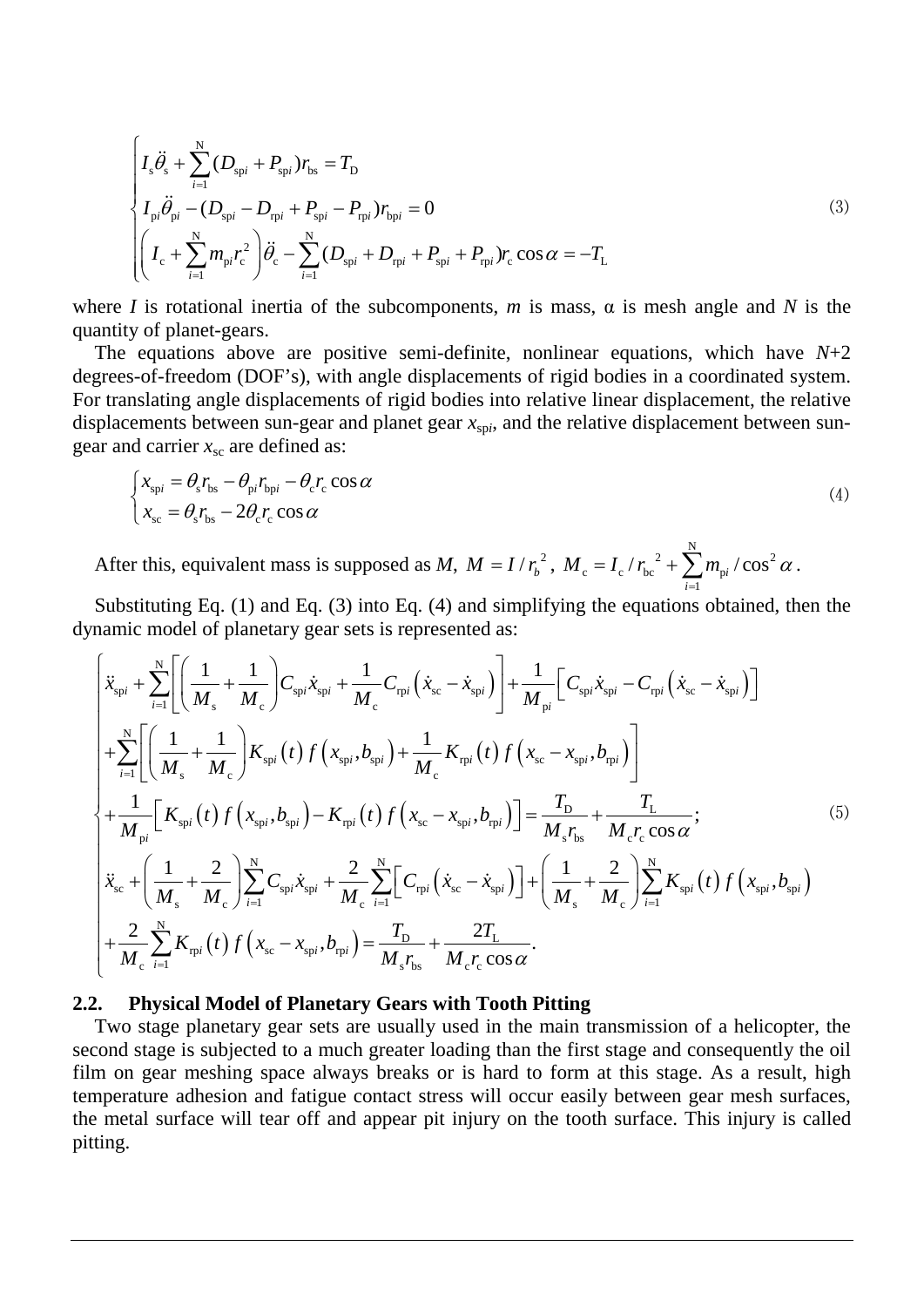In this paper, pitting on the sun gear tooth surface is considered. To simplify the model of pitting, at each section of the tooth, the shape of pitting is approximated with straight lines according to [10], the width *a*, length *b*, the depth *c* and the distance to the tooth top *d* as shown in Fig.2 (a). The pitch of teeth is *p*, modulus of gear is  $\overline{m}$ , then  $p = \pi \overline{m}$ . The severity of pitting is defined as *s*, that is determined by the depth parameter *c* i.e.  $s = s(c)$  but not considering the effect of parameters *a*, *b*, *d* to the severity of pitting in this research. For simplifying the dynamical model of planetary gear sets, define the depth of pitting as  $\tilde{c}_i = \frac{5c_i}{\sqrt{2}} = \frac{5c_i}{\sqrt{2}} = \frac{10}{\sqrt{2}}$  $/2$   $\pi \overline{m}/2$  $i =$   $\frac{Jv_i}{i}$   $\frac{10v_i}{i}$ *i*  $c_i$  5 $c_i$  10 $c$  $\tilde{c}_i = \frac{\partial c_i}{p/2} = \frac{\partial c_i}{\pi \bar{m}/2} = \frac{\partial c_i}{\pi \bar{m}},$ *i* = 1, 2, 3...,  $\tilde{c}_i \in [0\%, 100\%]$  and then,  $s_i = s(\tilde{c}_i)$ ,  $s_i \in [0\%, 100\%]$ . The tooth and gear mesh stiffness of the gear pair, which is composed by sun-gear and planet-gear, is calculated by

taking into account the geometric changes due to the tooth pitting as illustrated in Fig. 2. The



Fig. 2. The view of damage gear tooth and its meshing stiffness's variation. (a) Lateral and axial view of damage gear tooth, (b) Response of meshing stiffness to pitting damage.

Referring to Fig. 2(b), gear mesh stiffness evolution caused by sun gear tooth pitting is defined as  $\Delta K(s, f, t)$ , so the time varying mesh stiffness with sun gear tooth breakage is given by:

$$
\begin{cases}\nK_{\rm spi}(t) = K_0(f_0, t) + \Delta K(s, f_s, t) \\
|\Delta K| = g(s)\n\end{cases}
$$
\n(6)

where  $K_0(f_0,t)$  is the mesh stiffness of gear pair in a healthy case,  $f_0$  and  $f_d$  is the mesh frequency of planetary gear set and the rotary frequency of sun gear. The dynamical model of 2K-H planetary gear set with sun gear tooth pitting is acquired by substituting Eq. (6) into Eq. (5).

## **2.3. Simulation of Physical Models**

To obtain a deep understanding of the dynamics described with the equations, the four-order Runge-Kutta method is selected for numerical solutions in Matlab 7.0. The parameters are set up according to Table 1. The duration and step size in solving the equations is set to 1 second and 0.0001 second respectively.

| Parameter Name (Unit)           | Value | Parameter Name (Unit) | Value |  |  |  |
|---------------------------------|-------|-----------------------|-------|--|--|--|
| Modulus (mm)                    |       | Tooth Width (mm)      |       |  |  |  |
| <b>Tooth Number of Sun Gear</b> | 28    | Pressure Angle (Deg)  |       |  |  |  |
|                                 |       |                       |       |  |  |  |

Table 1. Parameters value in the models.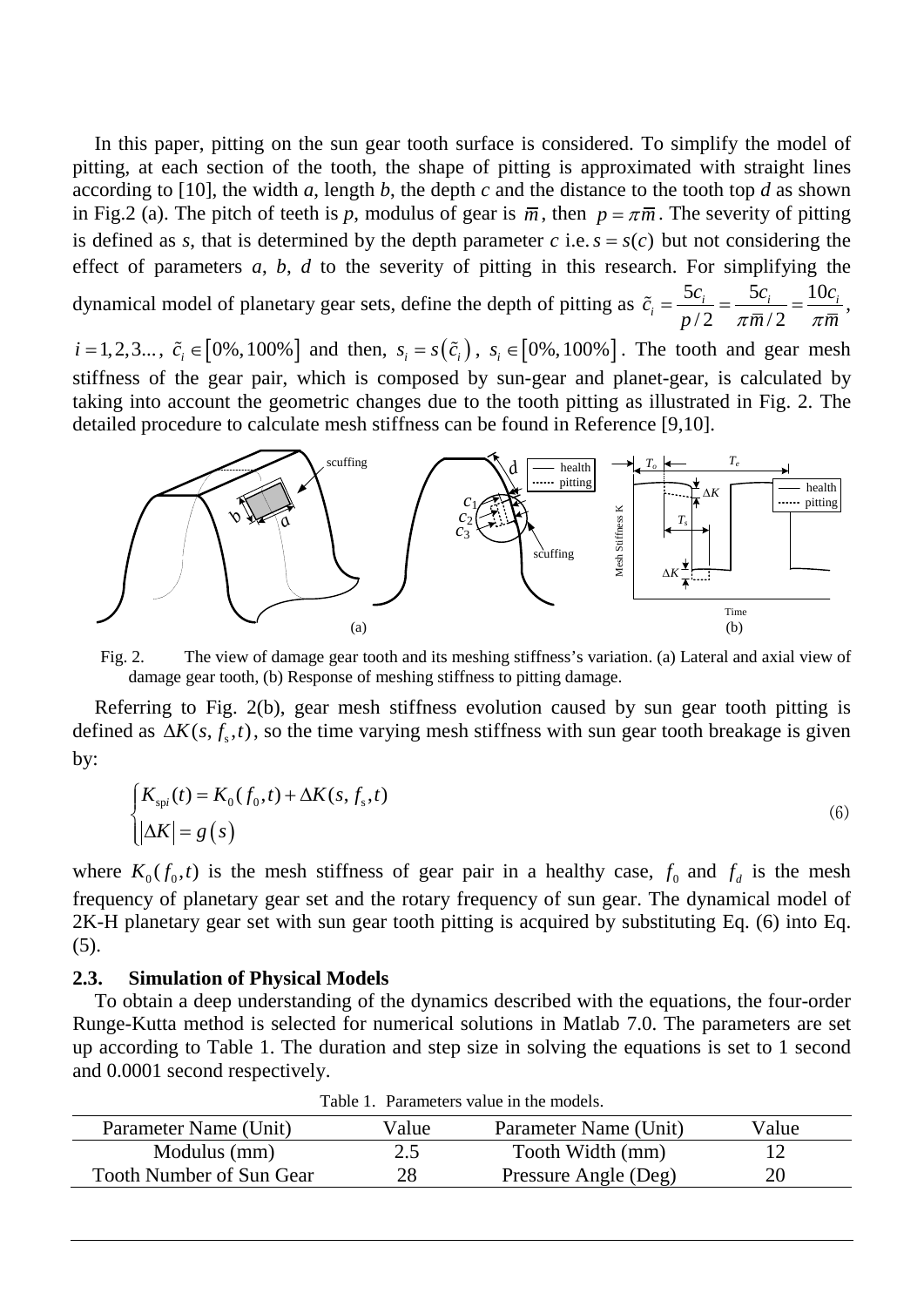| Parameter Name (Unit)              | Value | Parameter Name (Unit)  | Value |
|------------------------------------|-------|------------------------|-------|
| <b>Tooth Number of Planet Gear</b> | 32    | Driving Torque $(N•m)$ | 100   |
| <b>Tooth Number of Ring Gear</b>   | 92    | Loading Torque $(N•m)$ | 220   |
| Number of Planet Gear              | 4     | Material               | 40Cr  |

Fig. 3 shows typical dynamic responses in both the time domain and the frequency domain which are registered on the internal ring gear for a healthy planetary gear set and 3 different levels of pitting. The healthy case is characterized by the dominance of the gear mesh frequency, denoted by 1X and its harmonics of 2X, 3X etc. For pitting case, amplitude modulation of the gear mesh signal by the defect signal is clearly observed, which occurs once a revolution. As a consequence, many new frequency components appear at the sides of the dominant frequency. It can be seen that the amplitude of new frequency components increases with the growth of pitting severity. These features are very close to experimental observations in the previous study literatures [13,14].



Fig. 3. Simulation signals in (a) time domain & (b) frequency domain.

## **3. FEATURE SELECTION AND WEIGHTING**

From literature review, 27 features have found in different cases of gearbox condition monitoring. In this study they are all explored to obtain an optimal subset for the detection and damage severity estimation in planetary gear sets and organized into four groups and assigned with serial numbers.

(1) Features derived from the time domain are used most frequently in gearbox diagnosis [15]. They include root mean squared(RMS), crest factor(CF), energy ratio(ER), kurtosis, standard deviation, energy operator, absolute mean value, clearance factor and impulse factor, which are assigned with serial numbers 1 to 9 respectively for the ease of identification in the process of feature selection.

(2) There are many other traditional statistical feature parameters for damage detection, such as FM0, FM4, NA4, M6A, M8A, NB4, NA4\*, NB4\*, M6A\* and M8A\*, generally used in planetary gearbox condition monitoring [16]. The serial numbers of these features are 10 to 19.

(3) Other kinds of feature parameters based on frequency spectrum of vibration signal are widely used to detect and diagnose faults in helicopter power trains [17,18], such as mean frequency(MF), frequency centre(FC), root mean square frequency(RMSF) and standard deviation frequency(STDF). The serial numbers of these features are 20 to 23.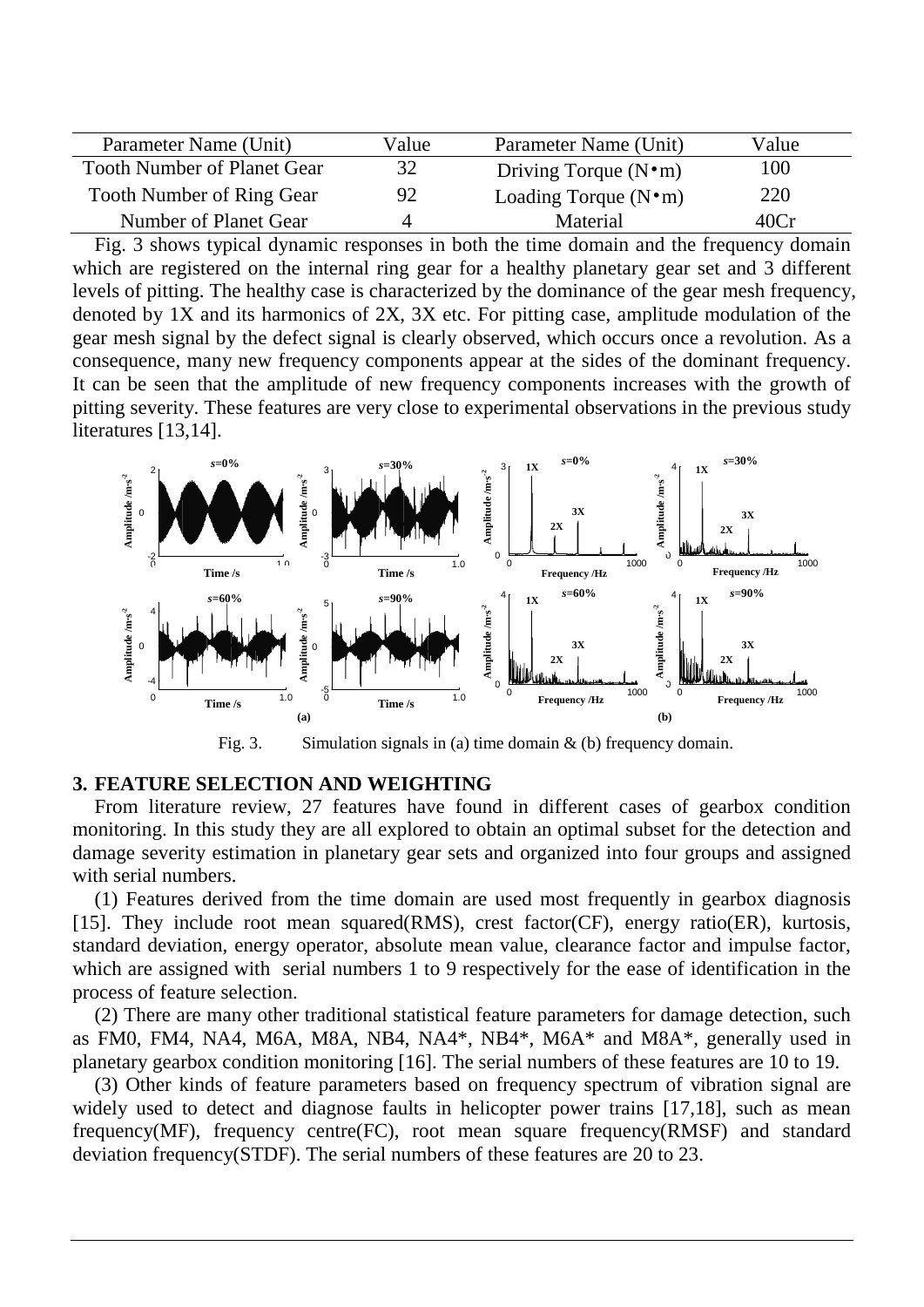(4) Other than the features presented above, there are some important features which have been validated in literature, which are named Intra-Revolution Energy Variance(IREV)[19], Spectrum Kurtosis(SK)[20,21], local spectrum kurtosis[22], NSR[23]. The serial numbers of these features are 24 to 27.

Each of the simulation signals generated by the dynamical models is processed to obtain these feature parameters.

#### **3.1. Feature Selection**

Damage severity estimation consists of two stages: damage detection and damage level identification. An optimal feature suitable for damage severity estimation should have three merits: the first one is sensitivity, which means that the feature has a wider classification distance; the second one is stability, which means that the feature has same classification performance in different operation conditions (including loading and rotational speed); the last one is relational, which means the feature is closely related to the damage evolution. In this research, target features were selected from the 27 feature parameters above. A statistic algorithm named two-sample Z-test is commonly used to measure the distance of a two class case [19,22]. In this research, this algorithm is applied as sensitivity analysis algorithm, and then it is modified to analyze the stability and relationality of the features. The feature selection procedure can be described as follows:

(1) Sensitivity analysis: For the *i*th feature parameter, calculating the classification distance of the healthy samples and the fault seeded samples in the same condition by two samples z-test procedure:

$$
z_{i} = \frac{\left| \overline{\mathbf{X}}_{i,1} - \overline{\mathbf{X}}_{i,2} \right|}{\sqrt{\frac{\mathbf{S}_{\mathbf{X}_{i,1}}^{2}}{n_{1}} + \frac{\mathbf{S}_{\mathbf{X}_{i,2}}^{2}}{n_{2}}}}
$$
(7)

where  $X_1$  and  $X_2$  are the healthy sample set and the fault seeded sample set,  $S_X$  and  $\bar{X}$  are the standard deviation and mean of **X** , respectively, and *n* is the sample number for each sample set.  $i = 1, 2, \dots, I$ , I is the number of feature parameters above.

(2) Stability analysis: The classification distance of the *i*th feature parameter of jth condition is  $z_{i,j}$ ,  $j = 1, 2, \dots, J$ . Calculating the similarity ratio of classification distance for different condition:

$$
s_i = \frac{S_{\mathbf{Z}_i} / \sqrt{n_{z_i}}}{\sum_{m=1, n=1}^{J} |z_{i,m} - z_{i,n}|}
$$
(8)

where  $z_i$  is the classification distance vector of the *i*th feature parameter for different conditions,  $S_{\mathbf{z}}$  is the standard deviation of  $\mathbf{z}_i$ , J is the number of conditions and *n* is the element number of  $z_i$ . A higher value of *s* means that the feature can differentiate between damage conditions with better performance.

(3) Relational analysis: In this paper, whether a feature is closely related to the damage is based on the performance of tracing damage. Only the feature be monotonic and close to the damage evolution curve, it could be suggested as a better indicator in tracing damage. To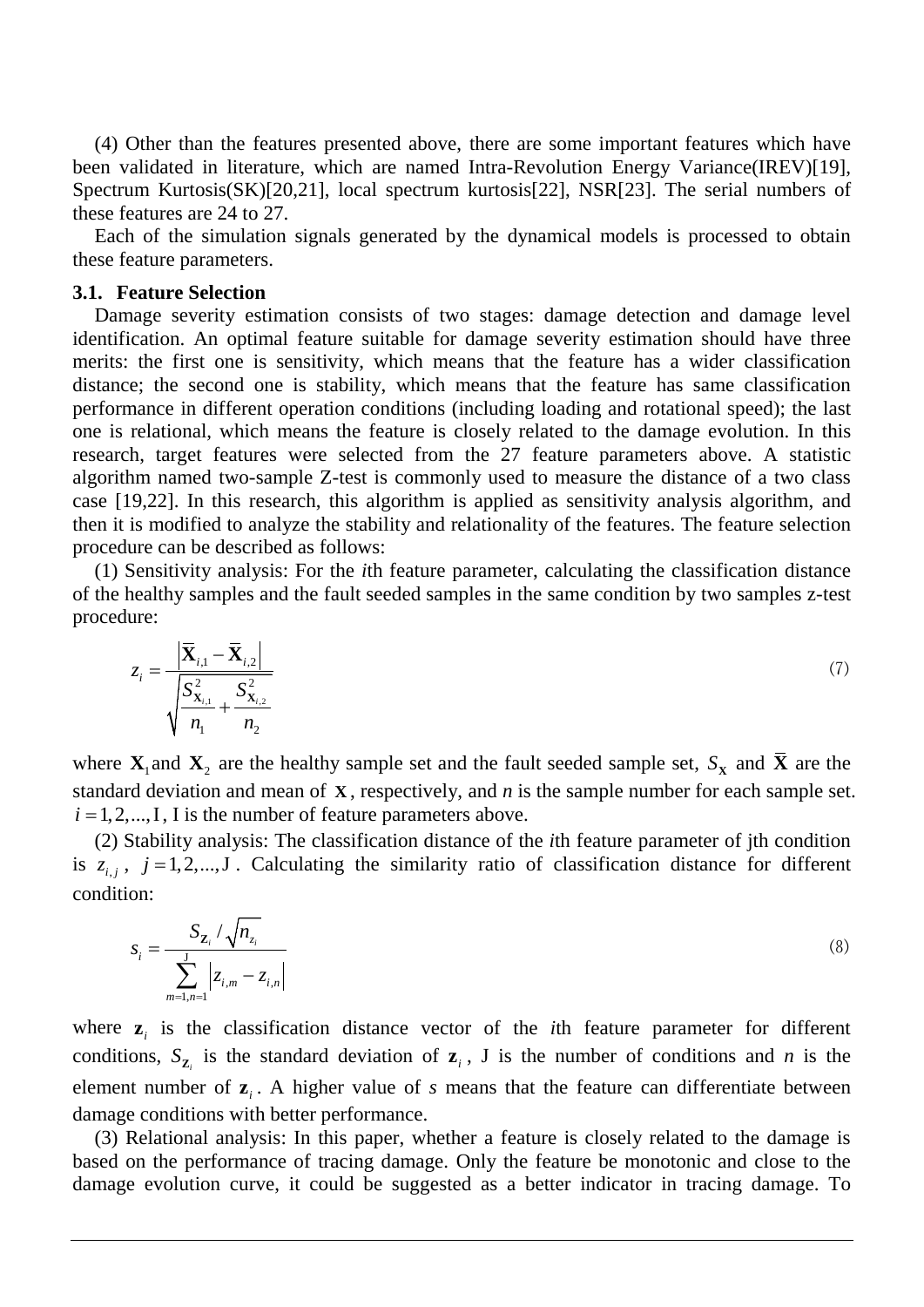analyze the performance of damage tracing quantitatively, we define damage severity curve as a step curve, as be shown in Fig. 4. Based on the consistency check between feature curve (real line) and damage severity step curve (dashed line), the performance of damage tracing could be evaluated quantitatively.

$$
r_{i} = \frac{\sqrt{\frac{S_{\mathbf{x}_{i,1}}^{2}}{n_{1}} + \frac{S_{\mathbf{x}_{i,2}}^{2}}{n_{2}}}}{\left|\overline{\mathbf{x}}_{i,1} - \overline{\mathbf{x}}_{i,2}\right|}
$$
(9)

It is clear that a larger  $z_i$  and  $s_j$  suggests that the corresponding features have a better performance in sensitivity and stability in damage detection. A larger  $r<sub>i</sub>$  means that the corresponding features are more relational to the damage evolution. Thus a feature can be selected to estimate damage severity from the potential feature set when these three criteria are above a predefined threshold for feature selection.

### **3.2. Feature Selection**

A feature weighing method is often used to integrate different features for effective fault classification. After a subset of feature is selected, the weight of each selected feature is determined according to the relevance with damage evolution. As shown by the Eq. (10), the value of  $r_i$  reflects the relevance ratio of the *i*th feature with damage evolution. It means that a larger value of  $r<sub>i</sub>$  reflects a higher degree of relevance and hence more correlation to the evolution process to be explored. As the result of that, the *i*th feature could be given a high weight, the relation of *r* and *w* could be interpreted as:

$$
\begin{cases}\nw_1 / r_1 = w_2 / r_2 = \dots = w_i / r_i = \dots = w_n / r_n \\
w_1 + w_2 + \dots + w_i + \dots + w_n = 1\n\end{cases}
$$
\n(10)  
\n
$$
\frac{1}{a_5}
$$
\n
$$
\frac{1}{a_4}
$$
\n
$$
\frac{1}{\dots}
$$
\n
$$
\frac{1}{b_5}
$$
\n(11)  
\n
$$
\frac{1}{a_5}
$$
\n
$$
\frac{1}{b_5}
$$
\n
$$
\frac{1}{b_5}
$$
\n
$$
\frac{1}{b_5}
$$
\n
$$
\frac{1}{b_5}
$$
\n
$$
\frac{1}{b_5}
$$
\n
$$
\frac{1}{b_5}
$$
\n
$$
\frac{1}{b_5}
$$
\n
$$
\frac{1}{b_5}
$$
\n
$$
\frac{1}{b_5}
$$
\n
$$
\frac{1}{b_5}
$$
\n
$$
\frac{1}{b_5}
$$
\n
$$
\frac{1}{b_5}
$$
\n
$$
\frac{1}{b_5}
$$
\n
$$
\frac{1}{b_5}
$$
\n
$$
\frac{1}{b_5}
$$
\n
$$
\frac{1}{b_5}
$$
\n
$$
\frac{1}{b_5}
$$
\n
$$
\frac{1}{b_5}
$$
\n
$$
\frac{1}{b_5}
$$
\n
$$
\frac{1}{b_5}
$$
\n
$$
\frac{1}{b_5}
$$
\n
$$
\frac{1}{b_5}
$$
\n
$$
\frac{1}{b_5}
$$
\n
$$
\frac{1}{b_5}
$$
\n
$$
\frac{1}{b_5}
$$
\n
$$
\frac{1}{b_5}
$$
\n
$$
\frac{1}{b_5}
$$
\n
$$
\frac{1}{b_5}
$$
\n
$$
\frac{1}{b_5}
$$
\n
$$
\frac{1}{b_5}
$$
\n
$$
\frac{1}{b_5}
$$
\n
$$
\frac{1}{b_5}
$$
\n
$$
\frac{1}{b_5}
$$
\n
$$
\frac{1}{b_5}
$$
\n
$$
\frac{1}{b_5}
$$

Fig. 4. The feature curve and the step curve of damage evolution.

# **4. DAMAGE LEVEL ESTIMATION BASED ON GRA**

## **4.1. Grey Relational Analysis for Damage**

In grey theory, grey relational analysis (GRA) is often used to find a solution for a problem with limited information reckoned. As it is applied to analyze stochastic variables, the damage in planetary gear sets could be identified based on the relational analysis of an unknown mode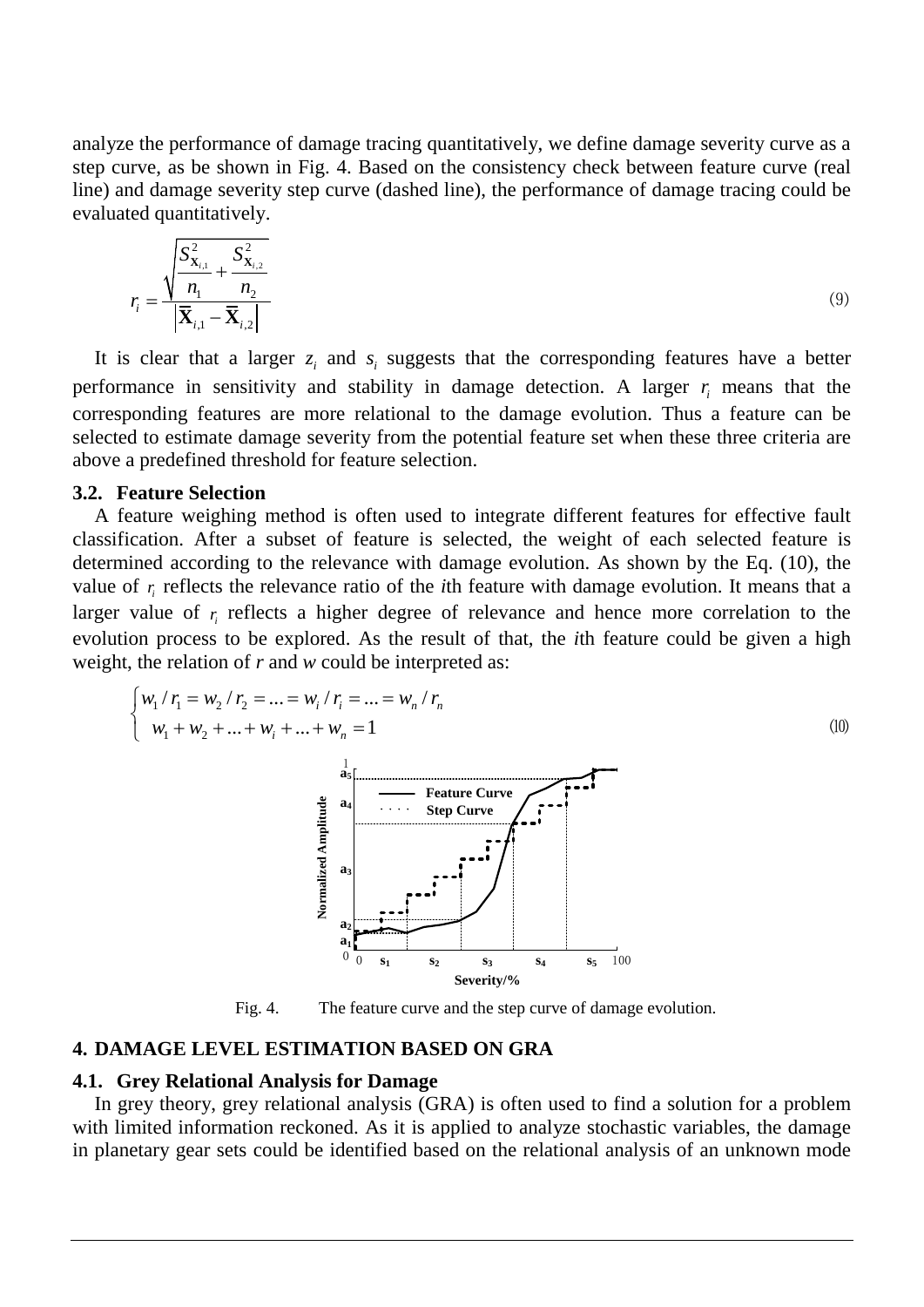and a normal mode. Before damage relational analysis, a normal damage mode matrix should be created as:

$$
\mathbf{X}_{0i}(k) = [X_{0i}(1) \cdots X_{0i}(K)] = \begin{bmatrix} X_{01}(1) & X_{01}(2) & \cdots X_{01}(k) \cdots & X_{01}(K) \\ X_{02}(1) & X_{02}(2) & \cdots X_{02}(k) \cdots & X_{02}(K) \\ \vdots & \vdots & \vdots & \vdots \\ X_{0i}(1) & X_{0i}(2) & \cdots X_{0i}(k) \cdots & X_{0i}(K) \end{bmatrix}
$$
(1)

where K is the number of severity level,  $k=2$  for detecting damage, and  $k>=3$  for identifying the level of damage, detection accuracy increases as the increment of *k*. *i* is the feature parameter number in each normal mode. Define the feature vector of unknown signal as  $\mathbf{X}_i(j)=[X_1(j),X_2(j),\ldots,X_i(j)]^T$ ,  $j \in \{1,2,\ldots,K\}$ , *j* is damage level number of unknown signal. Grey relational coefficient (GRC) is expressed as:

$$
\eta_i(k) = \frac{\min_{i} \min_{k} A_i(k) + \beta \max_{i} \max_{k} A_i(k)}{A_i(k) + \beta \max_{i} \max_{k} A_i(k)}
$$
(12)

where  $A_i(k) = |X_{0i}(k) - X_i(j)|$ ,  $\eta_i(k)$  is the grey relational coefficient of  $X_{0i}(k)$  and  $X_i(j)$ ; β is the distinguishing coefficient, usually  $β = 0.5$ . Supposing  $γ_{ij}$  as the grey relational grade (GRG) of  $X_i(j)$  and  $X_{0i}(k)$ , then

$$
\gamma_{j0}(k) = \frac{1}{I} \sum_{i=1}^{I} \eta_i(k)
$$
\n<sup>(13)</sup>

where I is the number of features.

#### **4.2. Damage Level Estimation**

Generally, the ideal aim of damage severity estimation is to determine the severity of damage accurately, but as there are many uncertain factors in sensing signals, it is difficult or even impossible to yield the deterministic value of damage severity. As a result of that, it would be more feasible to estimate the damage levels.

After selection and weighting, the feature parameter set used for damage level estimation is marked as  $\overline{\mathbf{F}} = \{F_1, F_2, ..., F_i, ..., F_{\text{I}}\}$ , and the weight set of the corresponding feature parameter set is  $\overline{\mathbf{W}} = \{W_1, W_2, ..., W_i, ..., W_l\}$ , I is the number of feature parameters in the set. The feature parameter set and the weight set are used to carry out GRA for damage level estimation.

In this research, simulation signals of different damage levels are acquired from the damage seeded models. Then calculating the feature parameters  $\overline{F}$  of simulation signals and forming the normal damage mode matrix  $\mathbf{F}_{0i}(k)$ , k is the damage level number of simulation signals.

The test signal to be detected and estimated is labeled as  $s$ , and the feature vector of  $s$  is  $\mathbf{F}_i(s)$ . Using Eq. (12) and Eq. (13) to calculate the GRC of  $\mathbf{F}_{0i}(k)$  and  $\mathbf{F}_{i}(s)$ , and then the GRG is calculated by:

$$
\gamma_{j0}(k) = \frac{1}{I} \sum_{i=1}^{I} \eta_i(k) W_i
$$
\n(14)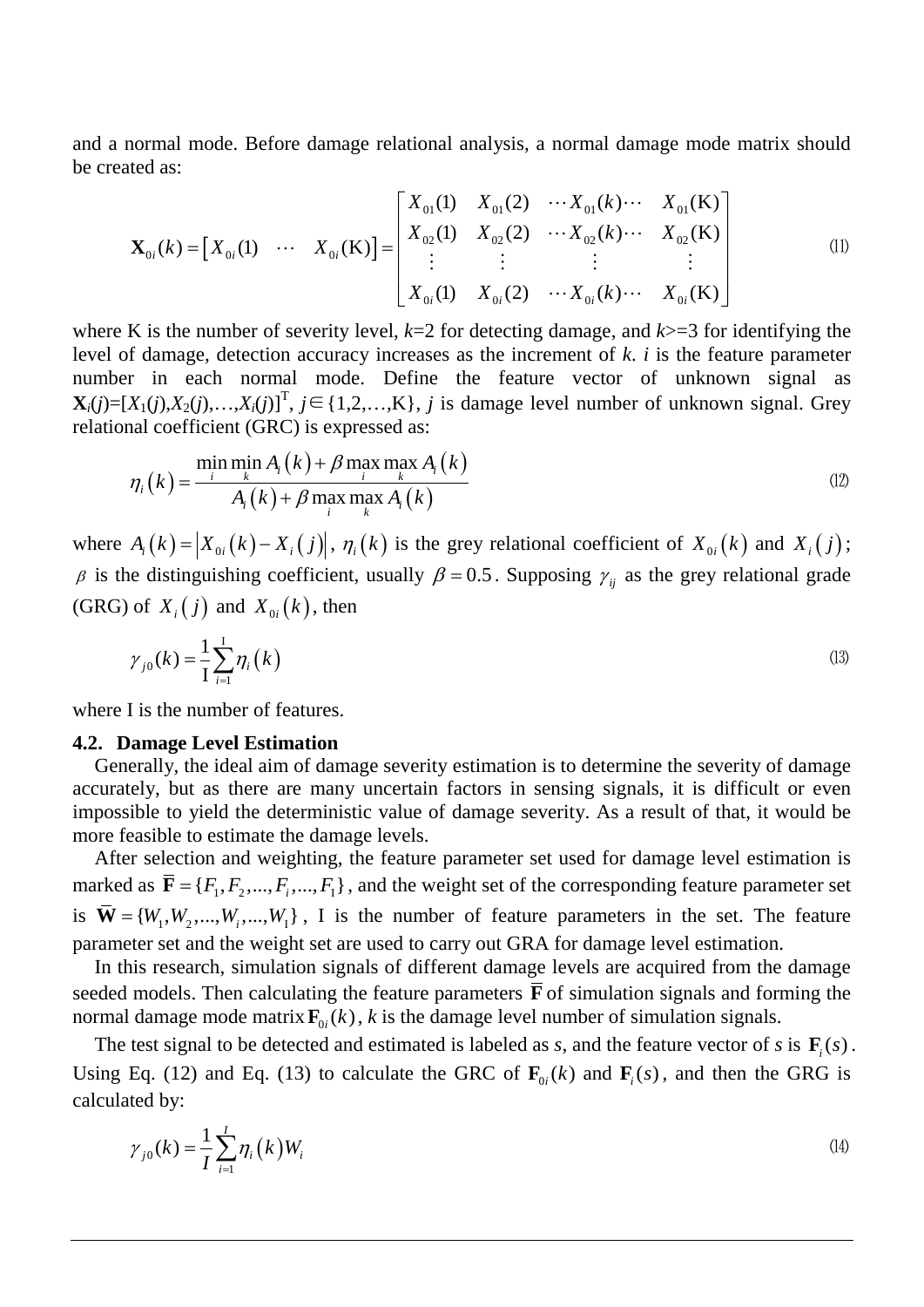Following this a GRG vector  $\gamma_{j0} = (\gamma_{j0}(1), \gamma_{j0}(2),..., \gamma_{j0}(k),..., \gamma_{j0}(K))$  is obtained, and the level number *k* of max[ $\gamma_{i0}(k)$ ] is the damage level of  $\mathbf{X}_i(j)$ .

## **5. TEST VALIDATION**

## **5.1. Helicopter Transmission Test Rig**

The model configuration is based upon the second stages of a planetary gearbox in a helicopter transmission test rig. As shown in Fig.5, it has three different types of gear transmission systems. The first system consists of a spur-bevel gear pair. The horizontal input shaft holds an 18-tooth spiral-bevel pinion which drives a 36-tooth spur-bevel gear on the vertical intermediate shaft. The second system is a planetary gearbox, which consists of two 2K-H planetary gear sets. The first planetary gear set- has one 32-sun gears, three 40-planet gears and a stationary 112-tooth ring gear, while the second one has one 28-sungears, three 34 planetgears and a stationary 96-tooth ring gear. Both the ring gears are splined to the top of the transmission casing. The rotating planet gears drive the carrier, which is attached to the output shaft. The output shaft of the planetary gearbox is attached to the spur gear box. The third system is a two-stage spur gearbox.



Fig. 5. Helicopter transmission test rig.

#### **5.2. Validation with Test Data**

Before the validation with test data, feature selection and weighting have been carried out with simulation signals from dynamical models. The feature selection results show that only a few very features are kept and used in this study. Because there is no prior knowledge of setting the threshold, a median value is used as selection criteria, which resulted in [20, 10, 1] to be the threshold. As shown in Fig.6, the values of  $z_i$   $s_i$  and  $r_i$  for feature parameters #11, #25 and #27 are above corresponding thresholds and have been selected to be the subset features. These features are FM4, SK and NSR and they are denoted as F1, F2 and F3 respectively in this paper for convenience. Following the procedure to calculate weight values, it has obtained that 0.1283, 0.2509 and 0.6208 are the weights of F1, F2 and F3 respectively, which shows that NSR plays a much more effect on estimating the damage levels.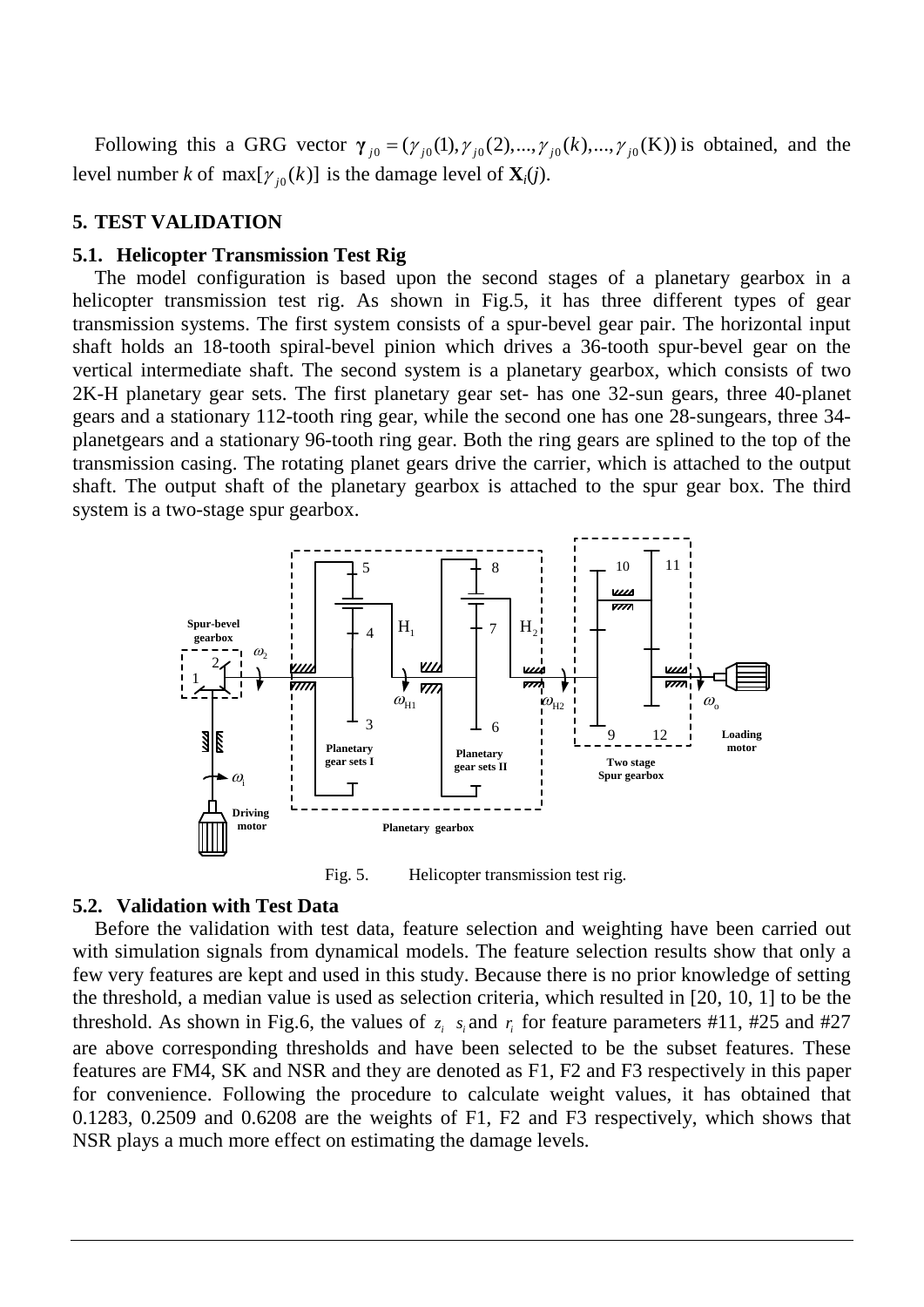A number of faults seeded experiments have been conducted in this research. Referring to Fig.7, the test rig consists of two electrical motors, a pair of spur-bevel gears, a planetary gearbox, two pairs of spur gears, a power supply unit with the necessary speed control electronics and the data acquisition system. The characteristics of the planetary gear sets are given in Table 1. The vibration signal generated by the planetary gearbox was picked up by an accelerometer bolted on the top of the planetary gearbox casing and the electrical signal was transferred to the data acquisition system, which has a fore-charge-amplifier. The sampling frequency  $f_s$  is 10 kHz. The signal was low-pass filtered at 5 kHz through a 4th order Bessel type filter, in order to limit aliasing distortion and retain waveform integrity as much as possible. Data was stored for post processing to a PC. A number of 10240 data points have been acquired in all experiments corresponding to a time-history length of 1s.



Fig. 7. Configuration of (a) test rig, and (b) sun-gear with pitting.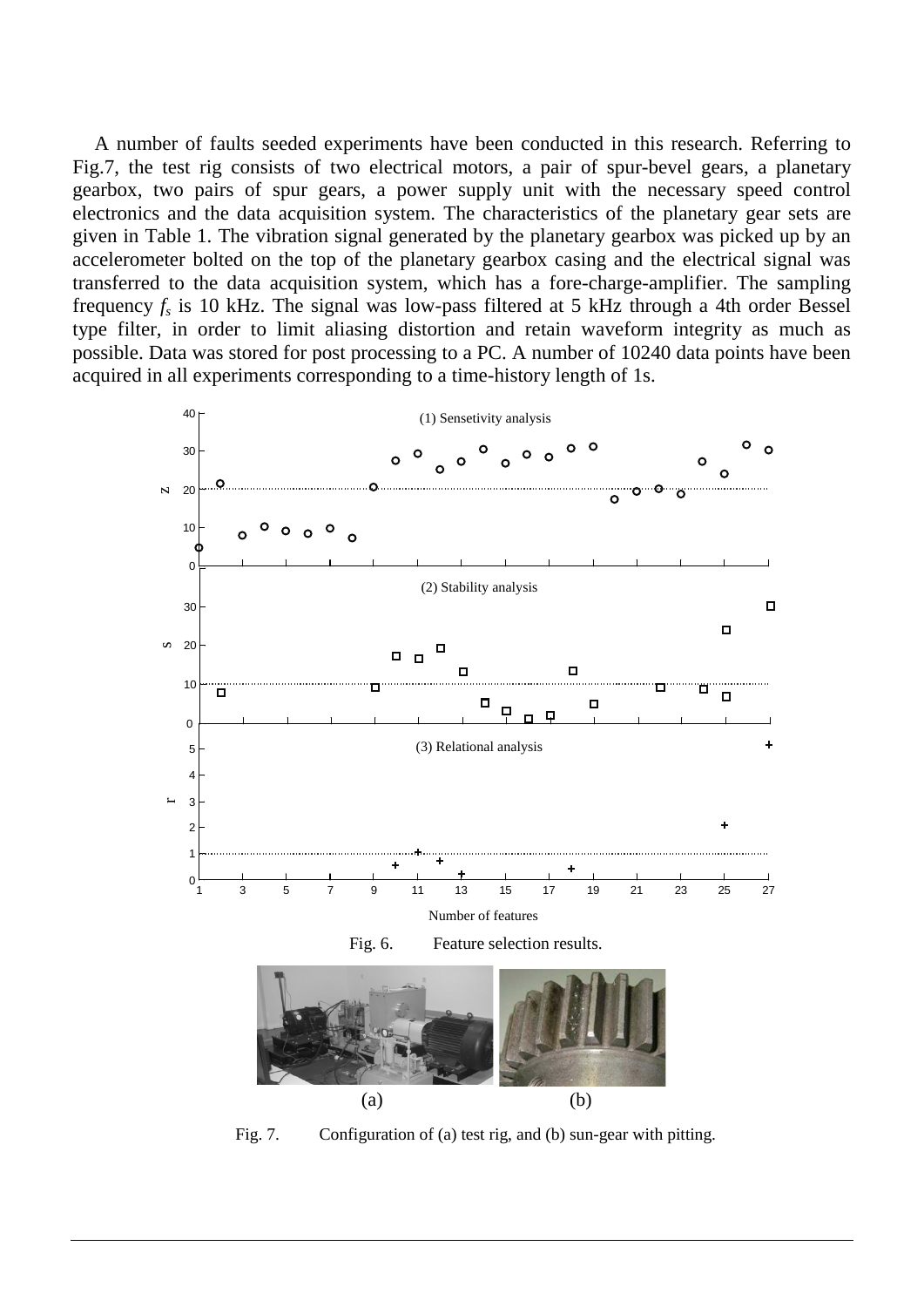To validate the approach in this research, 6 test data  $\{S_1, S_2, S_{x1}, S_{x2}, S_{x3}, S_{x4}\}$  were selected to be analyzed.  $S_1$  and  $S_2$  are the test signals of which damage levels are 0% and 100%, while the other signals' damage levels are unknown.  $S_1$  and  $S_2$  are used to calibrate and normalize feature vectors. We extracted 20 samples from each signal, and calculated the means of features for each sample.

Fig. 8 depicts the damage level estimation results of test data. It can be shown that Test1, Test2, Test3 and Test4 are corresponding to the related damage levels *L*3[20%,30%], *L*1[0%, 10%],  $L_6[50\%$ , 60%],  $L_8[70\%$ , 80%]. To confirm the precision of these results, we checked the test record and obtained the damage levels of the 4 test signals above as  $s1=25\%$ ,  $s2=0\%$ , s3=53%, s4=77.5%. These records correlate well with the results of damage level estimation.



Fig. 8. Damage level estimation results of test data.

#### **6. CONCLUSIONS**

In this paper, a new methodology has been developed to estimate the damage severity of 2K-H planetary gear set. The proposed method is firstly calibrated with fault seeded test data and then validated with the data of other tests. The damage level estimation results of test data agree with the actual test records. It has demonstrated the potential of the hybrid models in providing an effective technique to improving the performance of health monitoring and condition prediction.

#### **ACKNOWLEDGEMENTS**

This research is supported by the National Natural Sciences Foundation of China (Grant Number 50905183). Valuable comments on the paper from anonymous reviewers are very much appreciated.

#### **REFERENCES**

- 1. Coppe, A. and etc. "A Statistical Model for Estimating Probability of Crack Detection," *2008 International conference on PHM*, CA, USA, Oct. 2008.
- 2. Choi, S. and Li, C., "Estimation of Gear Tooth Transverse Crack Size from Vibration by Fusing Selected Gear Condition Indices," *Measurement Science and Technology*, Vol. 17, pp. 2395-2400, 2006.
- 3. Ma, J. and Li, C., "Gear Defect Detection through Model-Based Wideband Demodulation of Vibrations," *Mechanical Systems and Signal Processing*, Vol. 10, No. 5, pp. 653-665, 1996.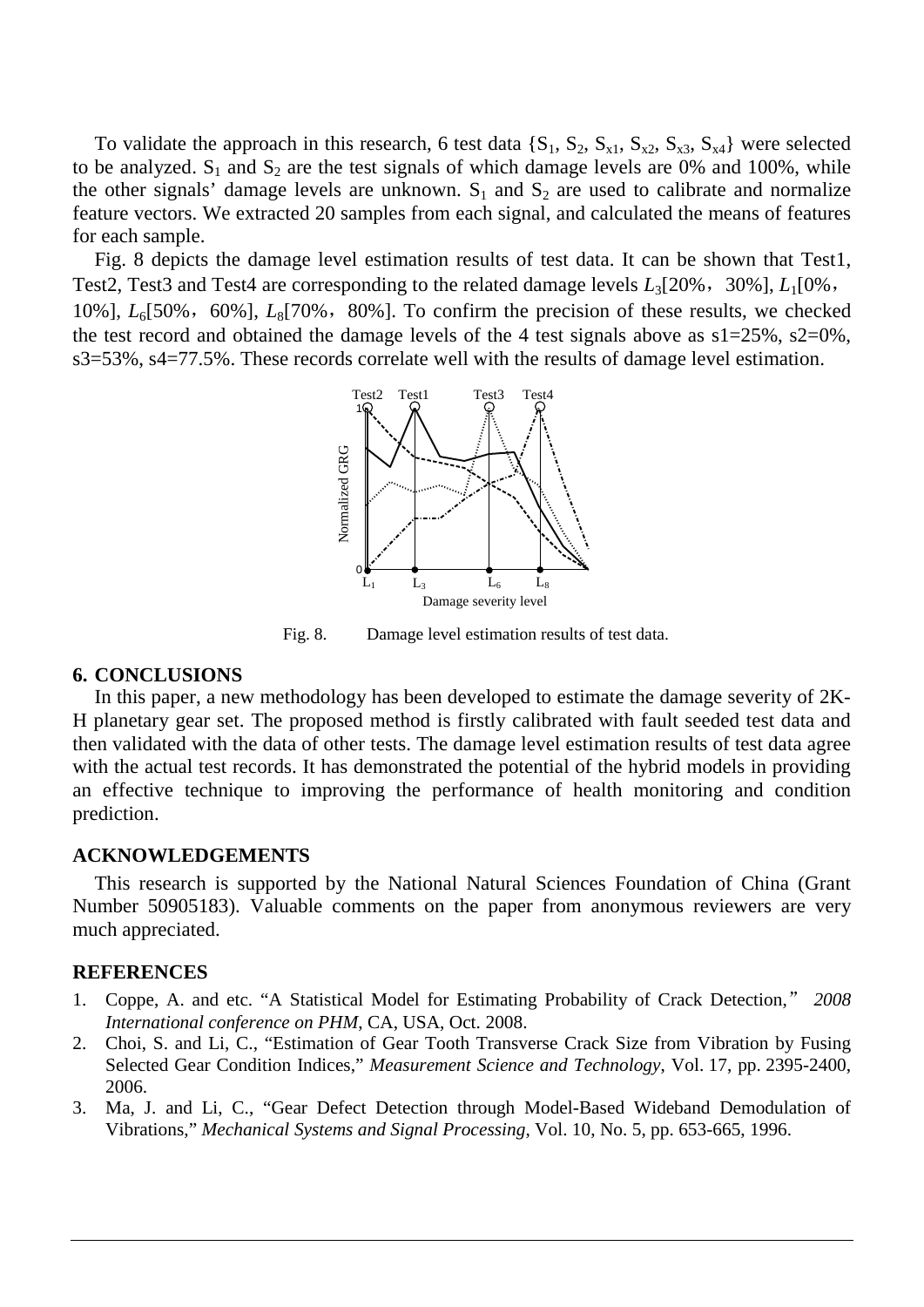- 4. Lei, Y. and Zuo, M., "Gear Crack Level Identification Based on Weighted K Nearest Neighbor Classification Algorithm," *Mechanical Systems and Signal Processing*, Vol. 23, No. 6, pp. 1535- 1547, 2009.
- 5. Pimsarn, M., Kazerounian, K., "Efficient evaluation of spur gear tooth mesh load using pseudointerference stiffness estimation method," *Mechanism and Machine Theory*, pp. 769–786, 2002.
- 6. Wang, J., "Numerical and experimental analysis of spur gears in mesh," PhD, *Curtin University of Technology*, 2003.
- 7. Ambarisha, V., Parker, R., "Nonlinear dynamics of planetary gears using analytical and finite element models," *Journal of Sound and Vibration*, Vol. 302, pp. 577-595, 2007: pp. 577-595.
- 8. Lin, J., Parker, R., "Sensitivity of Planetary Gear Natural Frequencies and Vibration on Modes to Model Parameters," *Journal of Sound and Vibration*, Vol. 228, No. 1, pp. 109-128, 1999.
- 9. Chaari, F., Fakhfakh, T., Haddar, M., "Dynamic analysis of a planetary gear failure caused by tooth pitting and cracking," *Journal of Failure Analysis and Prevention*, Vol. 2, pp. 39–44, 2006.
- 10. Chaari, F. and Baccar, W., "Effect of Spalling or Tooth Breakage on Gearmesh Stiffness and Dynamic Response of a One-stage Spur Gear Transmission," *European Journal of Mechanics A/Solids*, Vol. 27, No. 4, pp. 691-705, 2008.
- 11. Hbaieb, R., Chaari, F., Fakhfakh, T., Haddar, M., "Influence of eccentricity, profile error and tooth pitting on helical planetary gear vibration," *Machine Dynamics Problems,* Vol. 29, pp. 5–32, 2005.
- 12. Walha, L., Louati, J., Fakhfakh, T., Haddar, M., "Dynamic response of two stages gear system damaged by teeth defects," *Machine Dynamics Problems,* Vol. 29, pp. 107–124, 2005.
- 13. Choy, F., Polychuk, V., Zakarajsek, J., Handschuh, R., Townsend, D., "Analysis of the effects of surface pitting and wear on the vibrations of a gear transmission system," *Tribology*. Vol. 29, pp. 77–83, 1996.
- 14. Yuksel, C., Kahraman, A., "Dynamic Tooth Loads of Planetary Gear Sets Having Tooth Profile Wear," *Mechanism and Machine Theory*, Vol. 39, pp. 695-715, 2004.
- 15. Dempsey, P., Lewicki, D., Le, D., "Investigation of Current Methods to Identify Helicopter Gear Health," *2007 IEEE Aerospace Conference*, Big Sky, Montana, March 3-10, 2007.
- 16. Samuel, P., Pines, D., "A Review of Vibration-based Techniques for Helicopter Transmission Diagnostics," *Journal of Sound and Vibration*, Vol. 282, pp. 475-508. 2005.
- 17. Lin, J., Zuo, M., "Gearbox fault diagnosis using adaptative wavelet filter," *Mechanical System and Signal Processing*. Vol. 17, pp. 1259–1269, 2003.
- 18. Saxena, A., Wu, B., Vachtsevanos, G., "A Methodology for Analyzing Vibration Data from Planetary Gear Systems using Complex Morlet Wavelets," *2005 American Control Conference*, Portland, OR, USA, June 8-10, 2005.
- 19. Wu, B., Saxena, A., "An Approach to Fault Diagnosis of Helicopter Planetary Gears," *2004 IEEE Autotestcon*, pp. 475-481, Sept. 20-23, 2004.
- 20. Barszcz, T., Randall, R., "Application of Spectral Kurtosis for Detection of a Tooth Crack in the Planetary Gear of a Wind Turbine," *Mechanical Systems and Signal Processing*, Vol. 23, No. 5, pp. 1352-1365, 2009.
- 21. Antoni, J., Randall, R., "The Spectral Kurtosis: Application to the Vibratory Surveillance and Diagnostics of Rotating Machines," *Mechanical Systems and Signal Processing*, Vol. 20, No. 2, pp. 308-331, 2006.
- 22. Cheng, Z., Hu, N., Qin, G., "A New Feature for Monitoring of Planetary Gear Sets Based on Physical Model," *Proceedings of the 23rd International Congress on Condition Monitoring and Diagnostic Engineering Management*, Nara, Japan, pp. 289-296, June 28-July 2, 2010.
- 23. Cheng, Z., Hu, N., Feng, Z., Gao, J., "Detection of Damage in Planetary Gear Sets Based on Dynamical Simulation," *Journal of Vibration Measurement & Diagnosis*, Vol. 30, No. 4, pp. 379- 383, 2010.